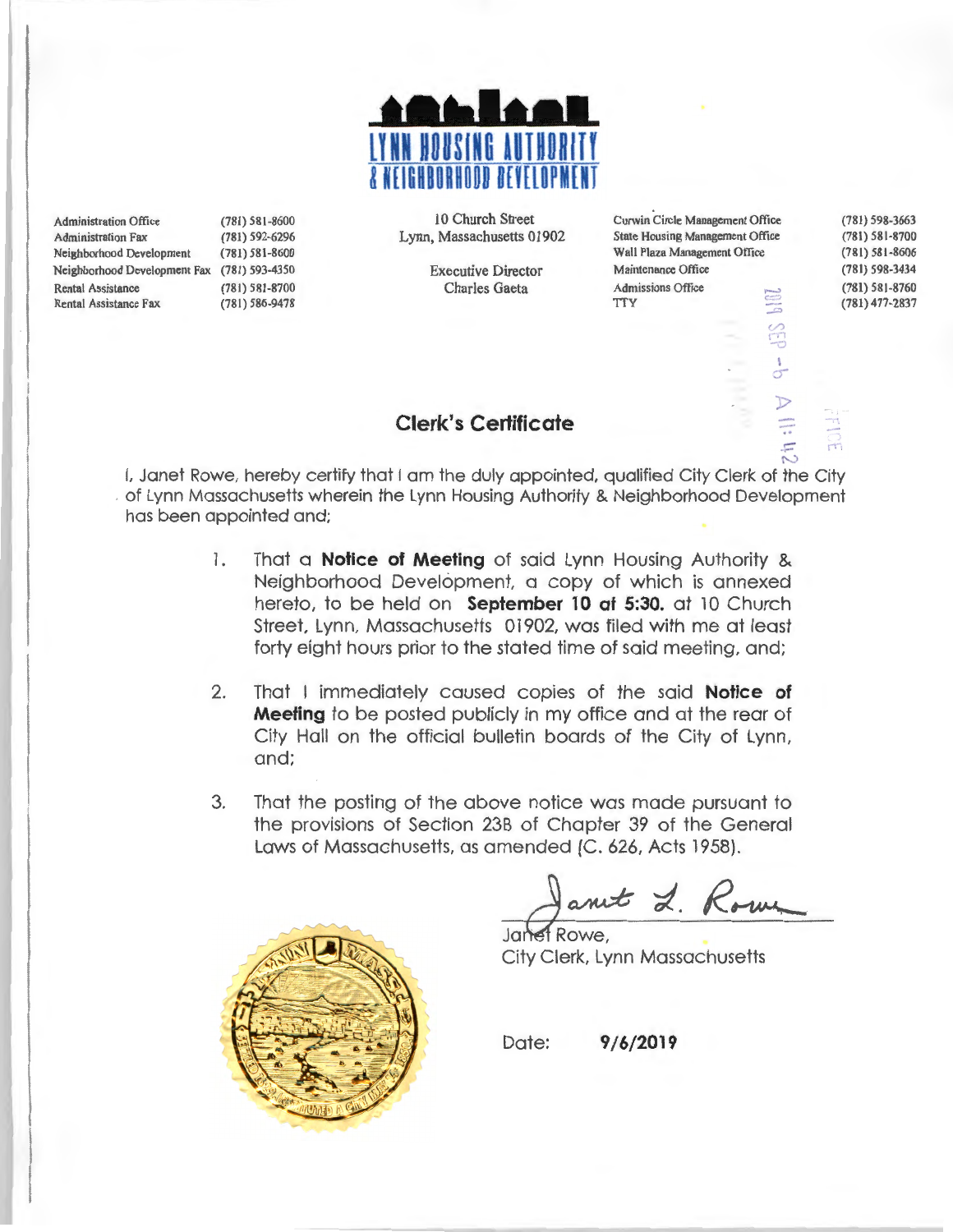

Administration Office (781) 581-8600 Administration Fax (781) 592-6296 Neighborhood Development (781 ) 581-8600 Neighborhood Development Fax (781) 593-4350 Rental Assistance Rental Assistance Fax (781) 58 1-8700 (781) 586-9478

10 Church Street Lynn, Massachusetts 01902

> Executive Director Charles Gaeta

Curwin Circle Management Office State Housing Management Office Wall Plaza Management Office Maintenance Office mai Admissions Office  $\mathbf{r}$ 

(781) 598-3663 (78 1) 581-8700 (78 1) 581-8606 (781) 598-3434 (781) 581-8760  $(781)$  477-2837

## **Notice of Meeting**

Notice is hereby given in accordance with Section 23B of Chapter 39 of the Massachusetts General Laws that a **REGULAR MEETING** of the Lynn Housing Authority & Neighborhood Development to take place at 5:30 p.m. at 10 Church Street, Lynn, Massachusetts 01902 on September 10, 2019.

· Secretary Ex-Officio Charles Gaeta

# **Attachment**

A copy of the **Notice of Meeting,** pursuant to Section 23B of Chapter 39 of General Laws, with the **Certificate As To Service Of Notice Of A Regular Meeting** attached hereto, was read and ordered spread upon the minutes of this meeting filed for record.

### **Certificate As To Service Of Notice Of Meeting**

(Section 23B, Chapter 39, MA General Laws)

I, Charles Gaeta, the duly appointed, qualified and acting Secretary of the Lynn Housing Authority & Neighborhood Development, do hereby certify that on **September 6, 2019,** I filed, in the manner provided by Section 23B, Chapter 39, MA General Laws, with the Clerk of the City of Lynn, a **Notice of Meeting** of which the foregoing is a true and correct copy.

In Testimony Whereof, I have hereunto **September** 2019

Charles Gaeta Secretary Ex-Officio